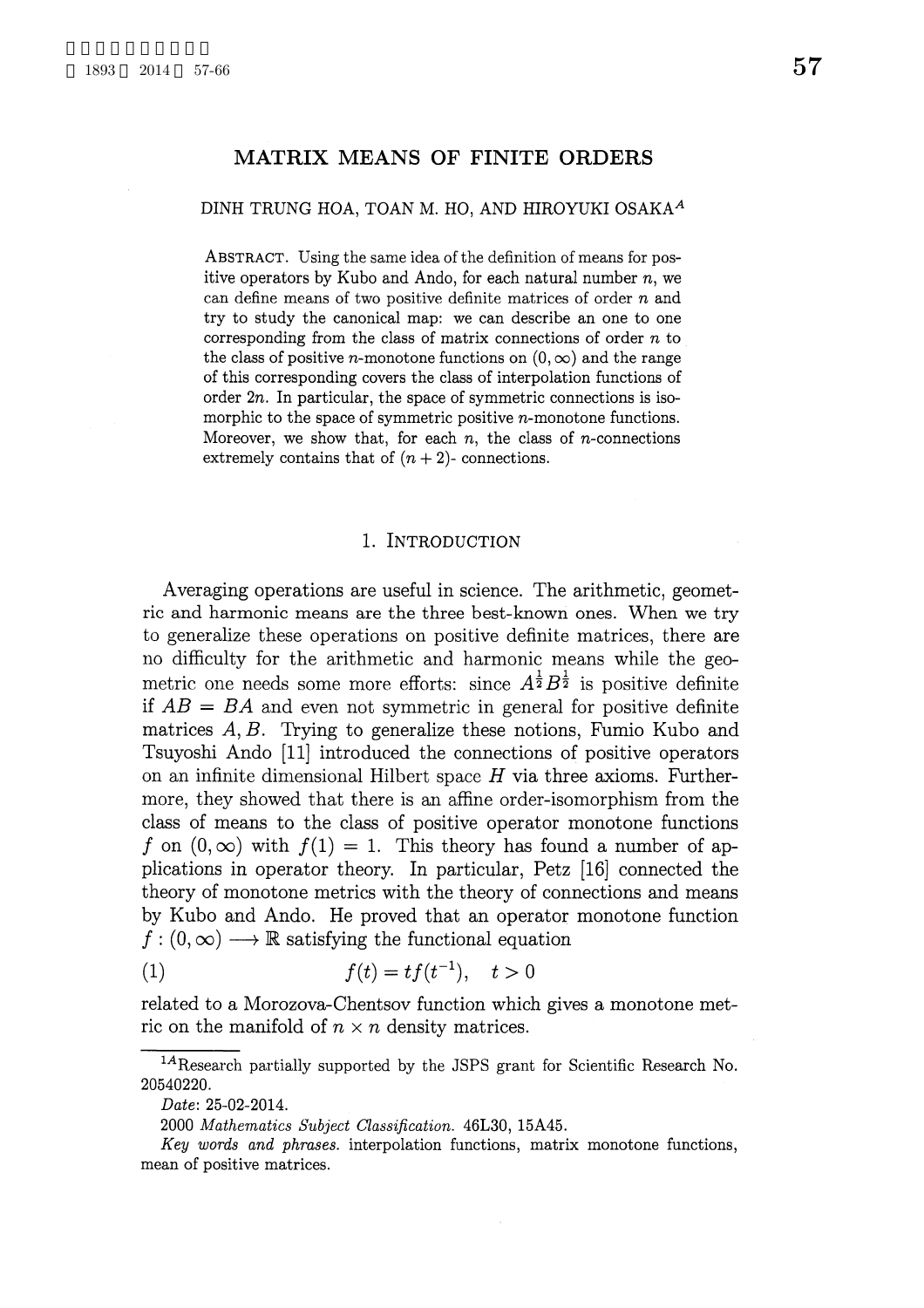Restricting the definition of operator connections from [11] on the set of positive semidefinite matrices of order  $n$ , in this paper, we get a concept of matrix connections of order  $n$  (or  $n$ -connections). The following natural question is one of the motivations of our study: Will there exist an affine order-isomorphism from the class of  $n$ -connections onto the class of positive matrix monotone functions (or of interpolation functions of order  $n$ ?

A *n*-monotone function on  $[0, \infty)$  is a function which preserves the order on the set of all  $n \times n$  positive semi-definite matrices. Moreover, if f is n-monotone for all  $n \in \mathbb{N}$ , then f is called *operator monotone*. Note that this is equivalent to that  $f$  is a Pick function. Each  $n$ -connection  $\sigma$  induces a *n*-monotone function (so an interpolation function of order n) f on  $(0, \infty)$  via the identity  $f(t)I_{n}=I_{n}\sigma(tI_{n})$ . This corresponding is an one to one map from the class of  $n$ -connections to the class of positive *n*-monotone functions on  $(0, \infty)$  (hence, to the set of interpolation functions of order  $n$ ).

On the other hand, an interpolation function of order  $n$  is a positive function f on  $(0, \infty)$  such that for each n-subset  $S=\{\lambda_{i}\}_{i=1}^{n}$  of  $(0, \infty)$ there exists a Pick function h on  $(0, \infty)$  interpolating f at S. Using the integral representation of the Pick function, we know that  $f(A)$  has the integral representation on  $[0, \infty]$  for any positive matrix A (Theorem 3.4). Applying this representation, we can get a 'local' integral formula for a connection of order  $n$  corresponding to a  $n$ -monotone function on  $(0, \infty)$ . Furthermore, this 'local' formula also establishes, for each interpolation function f of order  $2n$ , a connection  $\sigma$  of order n corresponding to the given interpolation function  $f$ . Therefore, it shows that the map from the  $n$ -connections to the  $n$ -monotone functions is one to one with the range containing the interpolation functions of order  $2n$ . Moreover, we also show that the class of 1-connections is isomorphic to the class of interpolation functions of order 2 and as much as properties we know in the space of  $n$ -connections also hold in the space  $\mathcal{C}_{2n}$  of interpolation functions of order  $2n$  (Proposition 4.1) and Proposition 3.8). This gives a hope that the class of  $n$ -connections is isomorphic to the class  $\mathcal{C}_{2n}$ .

Using the definition of symmetric connections, we can also give a corresponding concept for interpolation functions and  $n$ -monotone functions. It is shown that the space of  $n$ -connections is strictly subset of the space of positive *n*-monotone functions on  $(0, \infty)$  (Corollary 3.9). However, restricting on the symmetric functions, the space of symmetric  $n$ -monotone functions is the same as that of symmetric  $n$ connections (Theorem 3.10).

In this short note, we state the results obtaining when we study the connections of finite order positive definite matrices and sketch the ideas of some proofs. For details of the proofs, please see [10].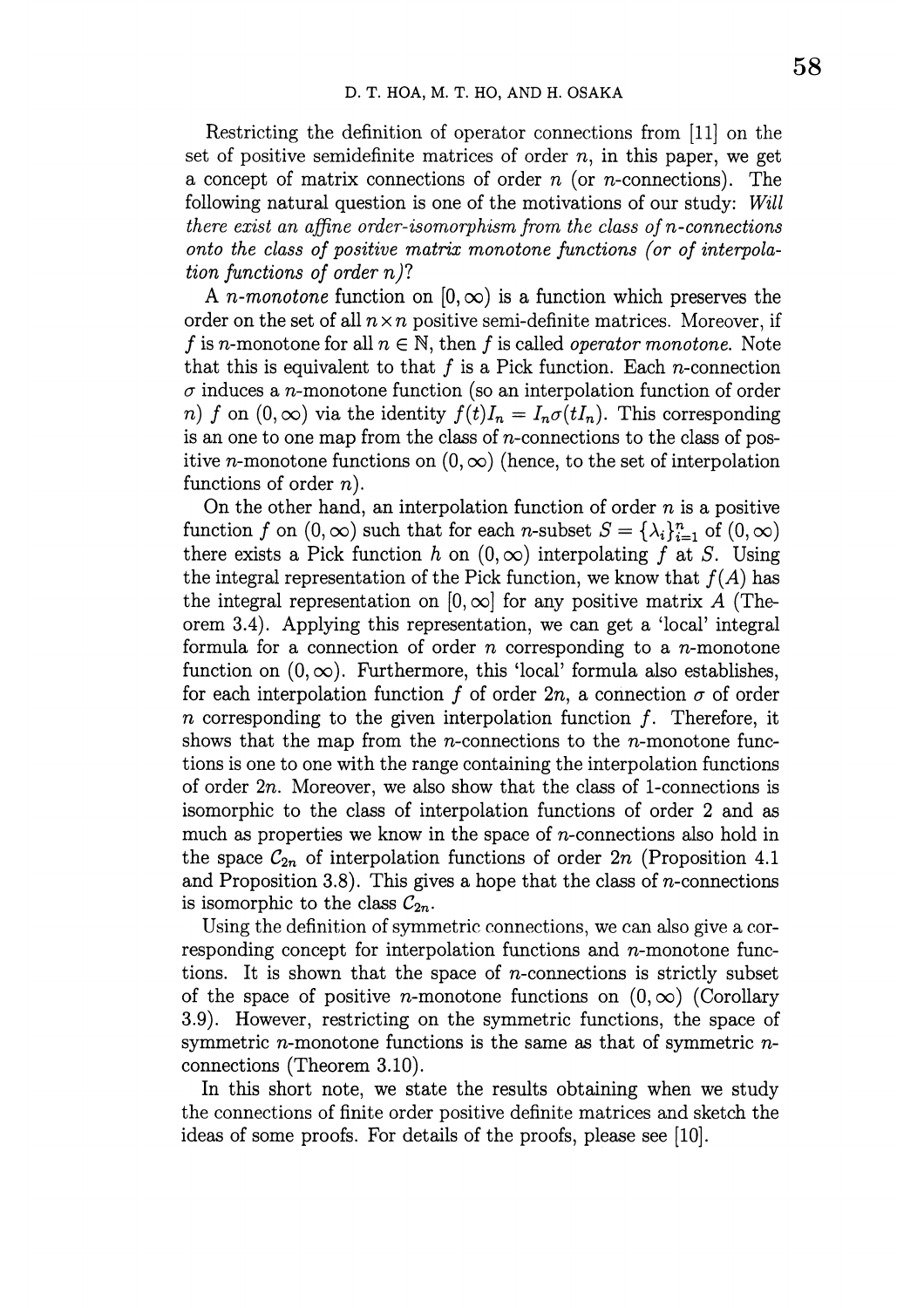# 2. MEANS OF POSITIVE LINEAR OPERATORS IN THE SENSE OF  $KUBO-ANDO [11]$

Taking an axiomatic approach, Fumio Kubo and Tsuyoshi Ando introduced the generalization of above notions namely connections and means of positive operators as follows.

**Definition 2.1** ([11]). A connection  $\sigma$  is a binary operation  $A\sigma B$  for positive semi-definite operators  $A, B$  on an infinite dimensional Hilbert spaces  $H$ , which satisfies the following:

(I) Monotonicity:  $A \leq C$  and  $B \leq D \Rightarrow A\sigma B \leq C\sigma D$ .

(II) Transformer inequality:  $C(A\sigma B)C \leq (CAC)\sigma(CBC)$ .

(III) Continuous from above:  $A_{n}\downarrow A, B_{n}\downarrow B \Rightarrow A_{n}\sigma B_{n}\downarrow A\sigma B.$ 

A mean is a connection with normalization condition, that is  $I\sigma I=I$  $(I$  is the identity).

We can show that  $I\sigma(xI)$  is a scalar for any positive number x. Hence one can define a function  $f(x)$  on  $(0, \infty)$  by

$$
f(x)I = I\sigma(xI).
$$

Then f is monotone and positive on  $(0, \infty)$ , and,  $f(A)=I\sigma A$  for any positive definite operator A, so, f is operator-monotone since  $\sigma$  is monotone. Furthermore, with help of (2), we have the relation

$$
A\sigma B = A^{\frac{1}{2}}f[A^{-1/2}BA^{-1/2}A^{\frac{1}{2}}].
$$

On the other hand, the Lowner theory on operator-monotone functions gives an integral representation of operator-monotone functions as follows.

**Theorem 2.2** ([11]). The map which associates each positive Radon measure  $m$  on  $[0, \infty]$  to a positive operator-monotone function  $f$  defined on  $(0, \infty)$  by

(2) 
$$
f(x) = \int_{[0,\infty]} \frac{x(1+t)}{x+t} dm(t) \text{ for } x > 0
$$

is an isomorphism from the class of positive Radon measures on  $[0, \infty]$ onto the class of positive operator-monotone functions.

## 3. MEANS AND CONNECTIONS OF ORDER  $n$

3.1. Interpolation functions. Throughout the paper, let us denote  $\mathbb{R}_{+}$  the subset  $(0, \infty)$  of the real line  $\mathbb{R}$ ,  $M_{n}$  the algebra of square matrices of order n with coefficients in  $\mathbb{C}$  and  $M_{n}^{+}$  the cone of positive semi-definite matrices in  $M_{n}$ . In this section we study some properties of interpolation functions of order  $n$  and their local integral representations.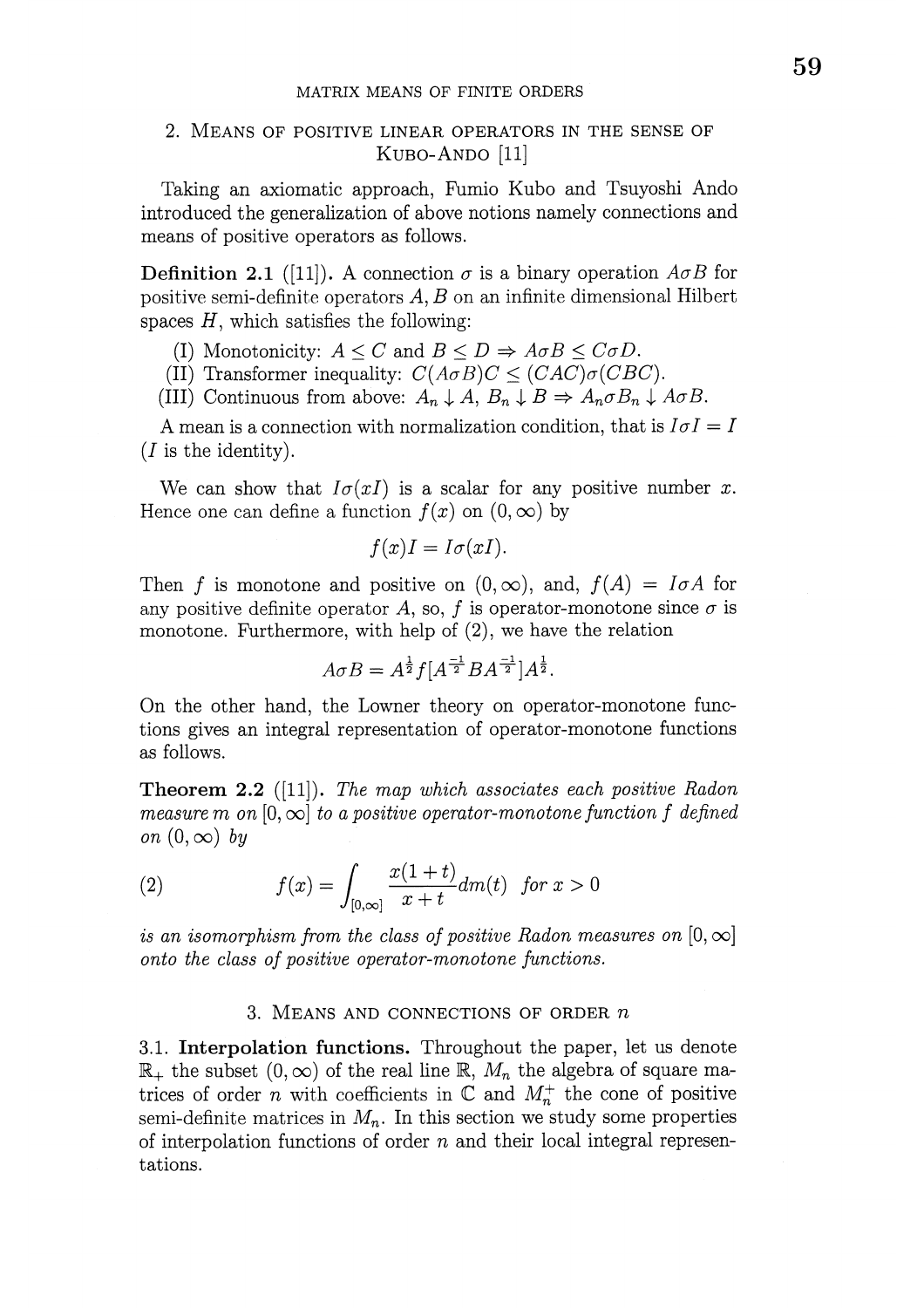**Definition 3.1** ([1]). A function  $f:\mathbb{R}_{+}\rightarrow \mathbb{R}_{+}$  is called an *interpolation* function of order n if for any  $T, A \in M_{n}$  with  $A>0$  and  $T^{*}T\leq 1$ 

$$
T^*AT \le A \quad \Longrightarrow \quad T^*f(A)T \le f(A).
$$

We denote by  $\mathcal{C}_{n}$  the class of all interpolation functions of order  $n$  on  $\mathbb{R}_{+}.$  Similarly, we can define an interpolation class  $\mathcal{C}_{n}(I)$  for an interval  $I\subset \mathbb{R}$  (I: open, closed, half-open) (see [15, Definition 1]). From the above definition it is straightforward to check that  $\mathcal{C}_{n}\circ \mathcal{C}_{n}\subset \mathcal{C}_{n}$  (or  $\mathcal{C}_{n}\circ \mathcal{C}_{n}(I)\subset \mathcal{C}_{n}(I)$  for any interval  $I$ ).

Let  $P'$  be a set of all positive Pick functions on  $\mathbb{R}_{+}$ , i.e., functions of the form

$$
h(s) = \int_{[0,\infty]} \frac{(1+t)s}{1+ts} d\rho(t), \quad s > 0,
$$

where  $\rho$  is some positive Radon measure on  $[0, \infty]$ .

**Remark 3.2.** For  $n \in \mathbb{N}$  denote by  $P_{n}'$  the set of all strictly positive  $n$ -monotone functions. We have the following properties can be found in [9], [14], [1], [2], [3] or [4]:

- (i)  $P' = \bigcap_{n=1}^{\infty}P_{n}'$ ,  $P' = \bigcap_{n=1}^{\infty}C_{n}$ ;
- (ii)  $\mathcal{C}_{n+1}\subseteq \mathcal{C}_{n}$ ;
- (iii)  $P_{n+1}'\subseteq \mathcal{C}_{2n+1}\subseteq \mathcal{C}_{2n}\subseteq P_{n}', P_{n}'\subseteq \mathcal{C}_{n}$
- (iv)  $\mathcal{C}_{2n}\subsetneq P_{n}'$  [15].

The following useful characterization of a function in  $\mathcal{C}_{n}$  is due to Donoghue (see  $[6]$ ,  $[7]$ ), and to Ameur (see  $[1]$ ).

**Theorem 3.3.** ([4, Corollary 2.4]) A function  $f:\mathbb{R}_{+}\rightarrow \mathbb{R}_{+}$  belongs to  $\mathcal{C}_{n}$  if and only if for every n-set  $\{\lambda_{i}\}_{i=1}^{n}\subset \mathbb{R}_{+}$  there exists a P'-function h such that  $f(\lambda_{i})=h(\lambda_{i})$  for  $i=1, \ldots, n$ .

We have a local integral representation of every function in  $\mathcal{C}_{n}$  and that the representation will be used in study of matrix connections in the next sections.

**Theorem 3.4.** ([2, Theorem 7.1]) Let A be a positive definite matrix in  $M_{n}$  and  $f\in \mathcal{C}_{n}$ . Then there exists a positive Radon measure  $\rho_{\sigma(A)}$ on  $[0, \infty]$  such that

(3) 
$$
f(A) = \int_{[0,\infty]} A(1+s)(A+s)^{-1} d\rho_{\sigma(A)}(s),
$$

where  $\sigma(A)$  is the set of eigenvalues of A.

3.2. Interpolation functions and Means of positive matrices. Similarly to Definition 2.1 of connections of positive operators on infinite dimensional Hilbert space, we can give the definition of positive matrices of order n: A binary operation  $\sigma$  on  $M_{n}^{+}$ ,  $(A, B)\mapsto A\sigma B$  is called a matrix connection of order  $n$  (or  $n$ -connection) if it satisfies three axioms an in Definition 2.1. Note that the order relation  $A \leq B$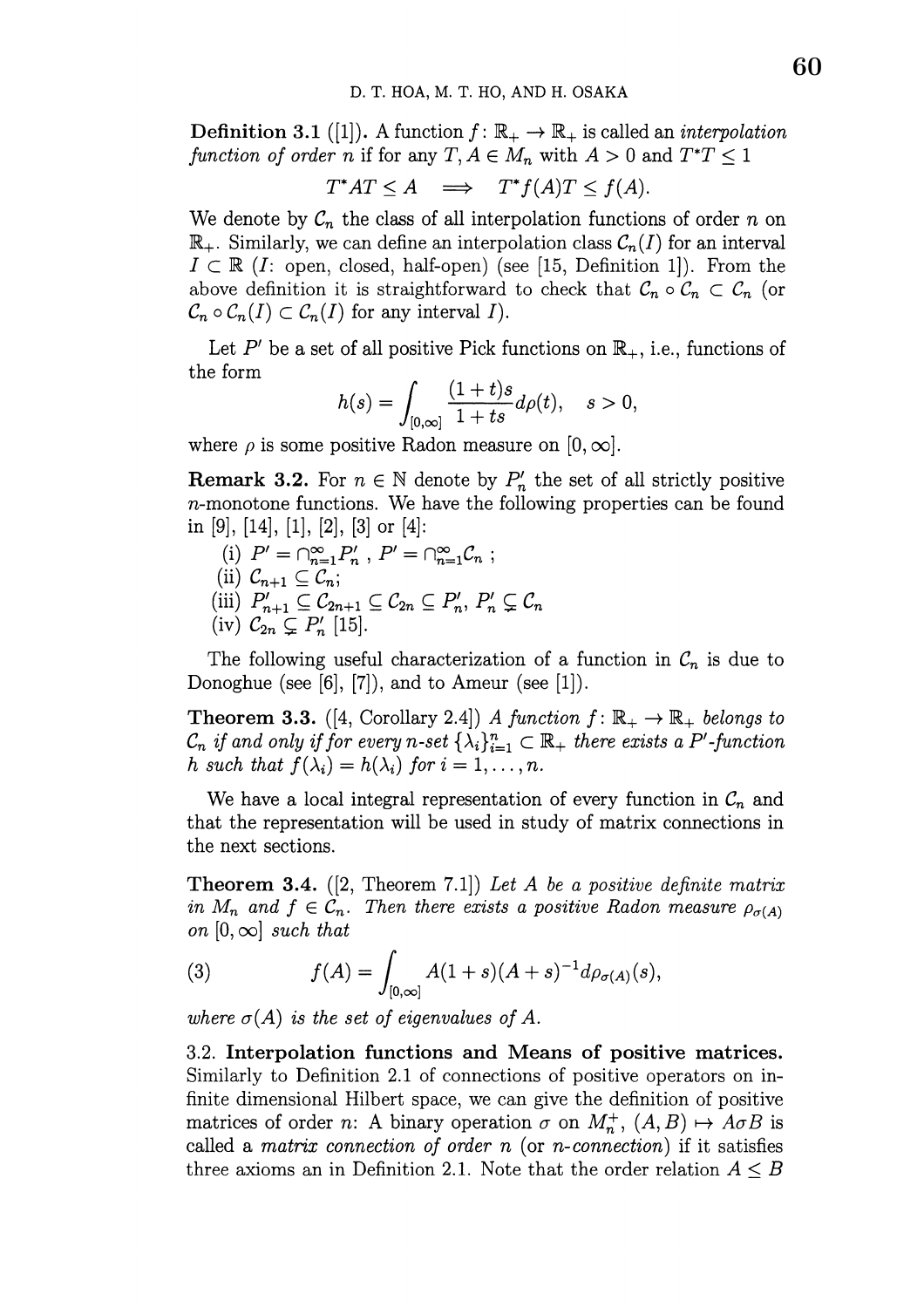always means the positivity of  $B-A$ . That  $A_{1}\geq A_{2}\geq\ldots$  and  $A_{n}$ converges strongly to A is denoted by  $A_{n}\downarrow A$ .

In [11], there is an affine order-isomorphism from the set of connections onto the set of operator monotone functions. In this section, we describe the similar relation between the connections of order  $n$  and  $P'_{n} \supsetneq C_{2n}$ . Note that every positive semi-definite matrix can be obtained as a limit of a decreasing sequence of positive definite matrices, from now on, we can always assume that connections are defined on positive definite matrices.

For any *n*-connection  $\sigma$ , the matrix  $I_{n}\sigma(tI_{n})$  is a scalar (see the proof of [11, Theorem 3.2]), and so we can define a function  $f$  on  $(0, \infty)$  by

$$
f(t)I_n = I_n \sigma(tI_n),
$$

where  $I_{n}$  is the identity in  $M_{n}$ . As in the proof of [11, Theorem 3.2], using the property (I) of the definition of connection,  $f$  is a n-monotone function on  $(0, \infty)$ .

Now we can state the main theorem.

**Theorem 3.5.** For any natural number n there is an injective map  $\Sigma$ from the set of matrix connections of order n to  $P'_{n} \supset C_{2n}$  associating each connection  $\sigma$  to the function  $f_{\sigma}$  such that  $f_{\sigma}(t)I_{n}=I_{n}\sigma(tI_{n})$  for  $t>0$ . Furthermore, the range of this map contains  $\mathcal{C}_{2n}$ .

Sketch the proof. Step 1. Let f be a function belonging to  $C_{n}$ . Define a binary operation  $\sigma$  on positive definite matrices in  $M_{n}$  by:

(4) 
$$
A \sigma B = A^{\frac{1}{2}} f[A^{-1} B A^{-1} A^{\frac{1}{2}}] A^{\frac{1}{2}} \quad \forall A, B > 0.
$$

It is straightforward to check that  $\sigma$  satisfies the axiom (III) of the definition of  $n$ -connection.

Step 2. To check the axioms (I) and (II), we first show that for  $f\in C_{n},$  there exists a Radon measure  $\rho=\rho_{\sigma(A^{\frac{-1}{2}}BA^{\frac{-1}{2}})}$  on  $[0, \infty]$  such that

$$
f[A^{-1/2}BA^{-1/2}]=\int_{[0,\infty]}A^{-1/2}BA^{-1/2}(1+s)(A^{-1/2}BA^{-1/2}+s)^{-1}d\rho(s),
$$

where  $\sigma(A^{\frac{-1}{2}}BA^{\frac{-1}{2}})$  is the set of eigenvalues of  $A^{\frac{-1}{2}}BA^{\frac{-1}{2}}$ . Substituting this equality into (4), we obtian

$$
A \sigma B = \int_{[0,\infty]} \frac{1+s}{s} \{ (sA) : B \} d\rho(s).
$$

step 3. Now for any  $f\in C_{2n}$ , there exists a Radon measure  $\rho$  on  $\sigma(A^{\frac{-1}{2}}BA^{\frac{-1}{2}})\cup\sigma(C^{\frac{-1}{2}}DC^{\frac{-1}{2}})$  such that

$$
A \sigma B = \int_{[0,\infty]} \frac{1+s}{s} \{ (sA) : B \} d\rho(s),
$$
  

$$
C \sigma D = \int_{[0,\infty]} \frac{1+s}{s} \{ (sC) : D \} d\rho(s).
$$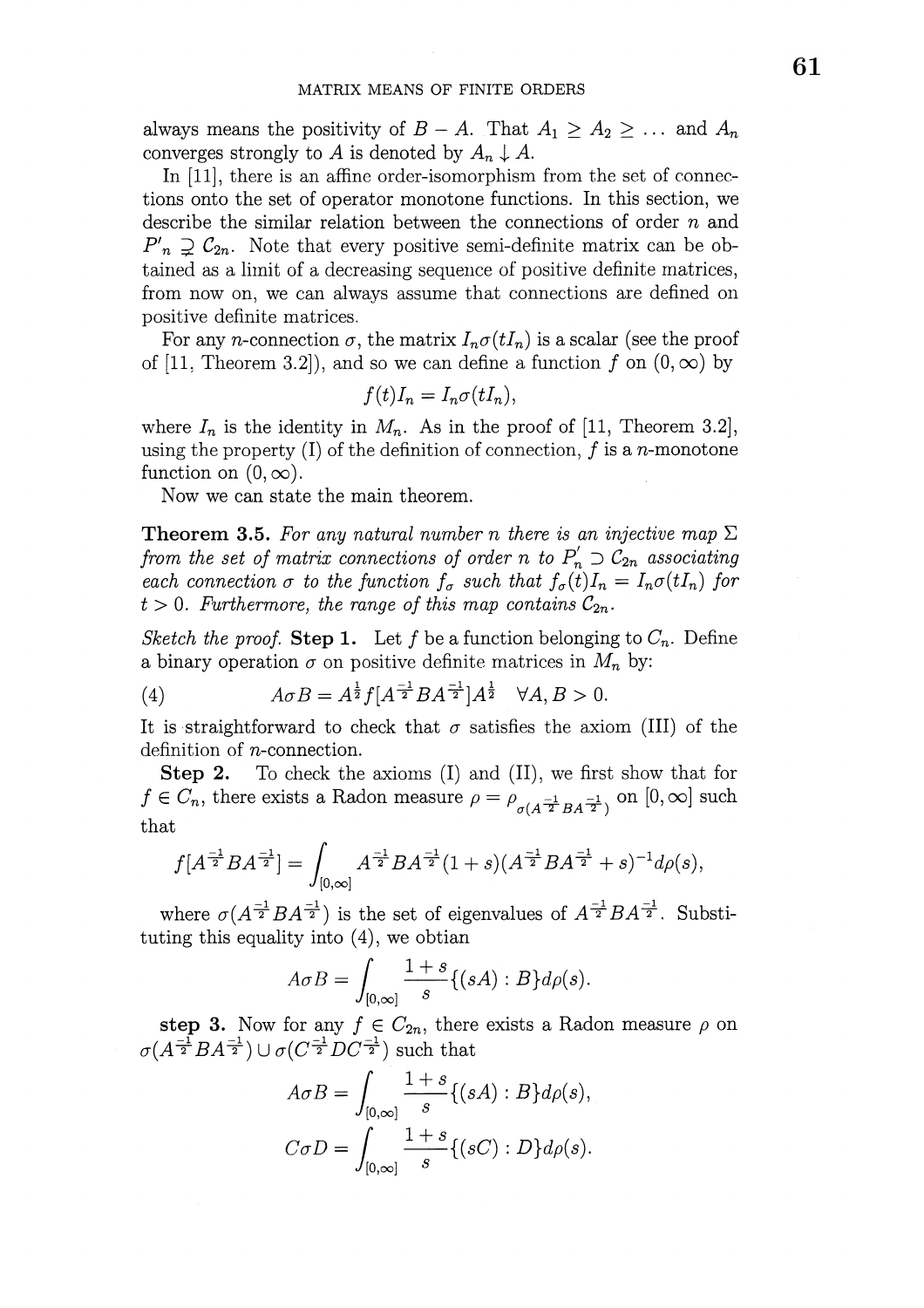Since  $\{(sA):B\}\leq\{(sC):D\}$  for  $A\leq C$  and  $B\leq D$ , the conditions (I), (II) hold.  $\Box$ 

**Remark 3.6.** Since  $P'_{n} \subsetneq C_{n}$ , the map associating each connection of order *n* to a function in  $\mathcal{C}_{n}$  as above is not surjective.

3.3. Decreasing inclusion of the connections of order  $n$ . Via the usual embedding of  $M_{n}$  into  $M_{n+1}$ , it is straightforward to check that the classes of connections of order  $n$  is decreasing. It is natural to ask the following question: Is there a matrix mean  $\sigma_{n}$  of the order n on  $M_{n}$  such that  $\sigma_{n}$  is not of order  $n+1$ ?

The following observation gives partially affirmative data to the above question.

## Proposition 3.7.

- (1) For any  $n\geq 2$  there is a matrix mean  $\sigma_{n}$  of order n which is not of order  $n+2$ .
- (2) There is a matrix mean  $\sigma_{1}$  of order 1 which is not of order 2.

*Proof.* Denote by  $\Sigma_{n}$  the image of the class of connections of order n via the map in Theorem 3.5 for each *n*. Therefore,  $\Sigma_{n}$  is isomorphic to the class of *n*-connections (so the sequence  $\{\Sigma_{n}\}\$ is decreasing) and  $\Sigma_{n}\subseteq P_{n}'$ . From now on, we can identify the space of *n*-connections with  $\Sigma_{n}$ .

(1): On account of Remark 3.2 and Theorem 3.5, we obtain the following inclusion:

$$
\Sigma_{n+2} \subseteq P'_{n+2} \subseteq C_{2(n+1)+1} \subseteq C_{2(n+1)} \subseteq \Sigma_{n+1}
$$

$$
\subseteq P'_{n+1} \subseteq C_{2n+1} \subseteq C_{2n} \subseteq \Sigma_n.
$$

And since  $P'_{n+2}\subsetneq P'_{n+1}$ , we imply that  $\Sigma_{n+2}\subsetneq\Sigma_{n}$ .

(2): Using Remark 3.2 again and the characterization of matrix connections of order one (Subsection 3.5 below), we get

$$
\Sigma_2 \subseteq P_2^{'} \subseteq C_3 \subseteq C_2 = \Sigma_1.
$$

By [4, Proposition 3.14]  $P'_{2} \neq C_{3}$ , we then have the statement.  $\Box$ 

3.4. Symmetric connections. As the same in [11], we can recall some notations and properties of connections as follows. Let  $\sigma$  be a *n*-connection. The *transpose*  $\sigma'$ , the *adjoint*  $\sigma^{*}$  and the *dual*  $\sigma^{\perp}$  of  $\sigma$ are defined by

$$
A\sigma'B = B\sigma A, \quad A\sigma^*B = (A^{-1}\sigma B^{-1})^{-1}, \quad \sigma^{\perp} = \sigma'^*.
$$

A connection is called *symmetric* if it equals to its transpose. Denoted by  $\Sigma_{n}^{sym}$  the set of  $n$ -monotone representing functions of symmetric *n*-connections, i.e.,  $\sum_{n}^{sym}$  is the image of the set of all symmetric  $n$ -connections via the canonical map in Theorem 3.5.

(1)  $\sigma + \sigma'$  and  $\sigma(.)\sigma'$  are symmetric.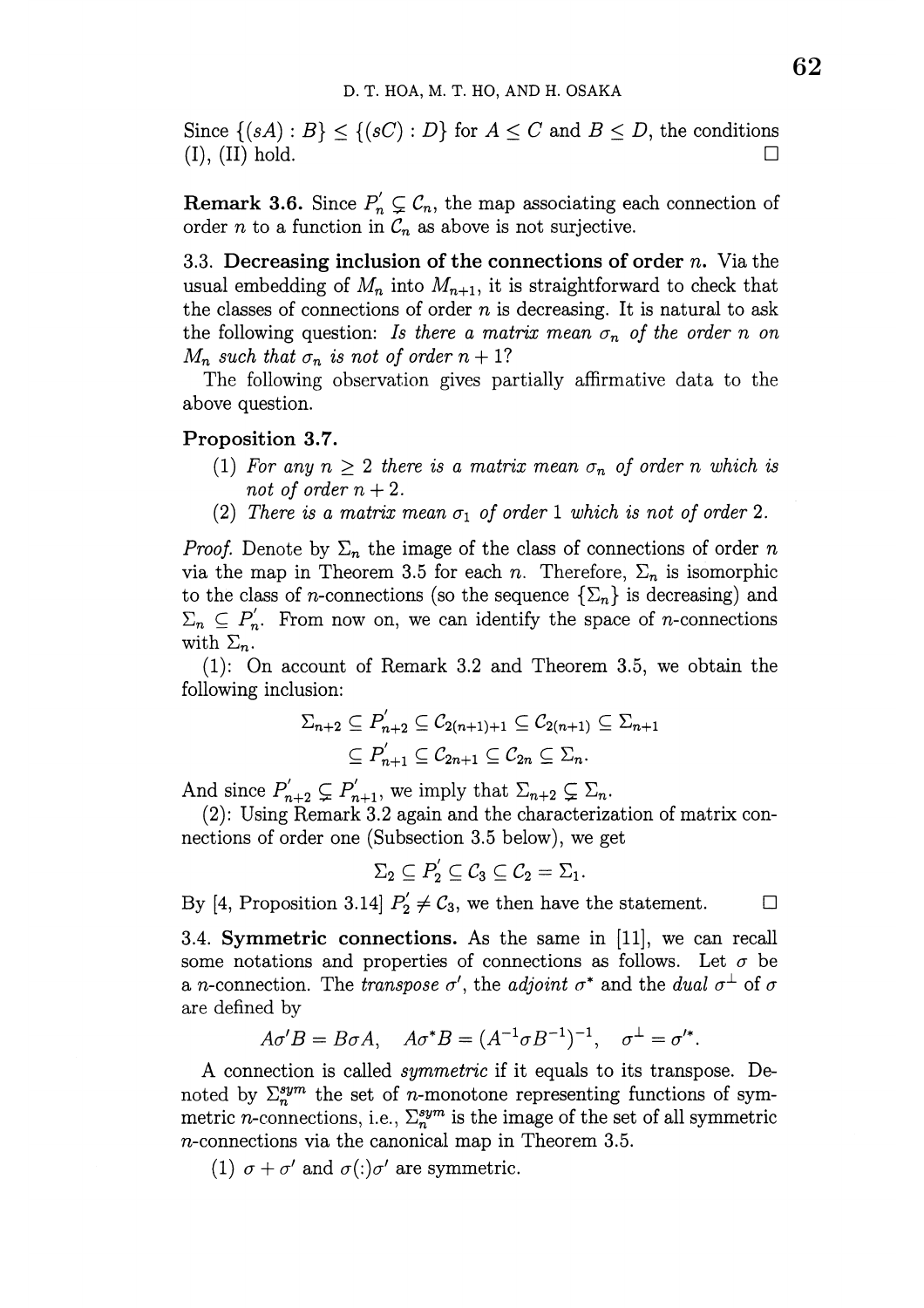- (2)  $\omega_{l}(\sigma)\omega_{r}=\sigma;\omega_{r}(\sigma)\omega_{l}=\sigma',$  where  $A\omega_{l}B=A$  and  $A\omega_{r}B=B$ .
- (3) The *n*-monotone representing function of the *n*-connection  $\sigma(\tau)\rho$ is  $f(x)g[h(x)/f(x)]$ , where f, g, h are the representing functions of  $\sigma, \tau, \rho$  in Theorem 3.5, respectively, and  $A\sigma(\tau)\rho B=$  $(A\sigma B)\tau(A\rho B)$ .
- (4)  $\sigma$  is symmetric if and only if its *n*-monotone representing function f is symmetric, that is,  $f(x)=xf(x^{-1})$ .

Each  $n$ -connection corresponds to a positive  $n$ -monotone function belonging to  $\Sigma_{n}$  by Theorem 3.5. Therefore, combining with the observation above, we get the following.

**Proposition 3.8.** Let  $f(x), g(x), h(x)$  belong to  $\Sigma_{n}$ . Then the following statements hold true:

(i) 
$$
k(x) = xf(x^{-1}), f^*(x) = f(x^{-1})^{-1}, \frac{x}{f(x)}, f(x)g[h(x)/f(x)],
$$
  
\n $af(x) + bg(x)$  all belong to  $\Sigma_n$ ;  
\n(ii)  $f(x) + k(x), \frac{f(x)k(x)}{f(x) + k(x)}$  all belong to  $\Sigma_n^{sym}$ .

We know that (from Theorem 3.5):

Corollary 3.9.

$$
\mathcal{C}_{2n} \subset \Sigma_n \subsetneq P'_n.
$$

But if restricting our attention to the class of the symmetric, we get the following equality.

#### Theorem 3.10.

$$
\Sigma_n^{sym} = P_n^{\prime sym},
$$

where  $P_{n}^{\prime sym}$  is the set of all symmetric functions in  $P_{n}'$ .

However,

**Example 3.11.** Let  $p(x)=x+\frac{1}{2}x^{2}+\frac{1}{6}x^{3}$  be a polynomial which belongs  $to \; P_{2}'(0, \alpha)$  but does not belong to  $P_{3}'(0, \alpha)$  for some  $\alpha>0$  (see [12]). Let  $q(x)$  be the symmetrization of p by

$$
q(x) = p(x) + xp(x^{-1}).
$$

Then  $q$  is symmetric. However, we can show that  $q$  does not belong to  $P_{2}'(0, \alpha)$ .

3.5. Matrix means of order one. We recall the results in [4] for the sets  $C_{1}, C_{2}$  as follows.

- $\bullet$   $C_{1}$  is the set of all positive functions on  $(0, \infty)$ .
- $\bullet$   $C_{2}$  consists of all quasi-concave functions (i.e.,  $f(s)\leq f(t)\max\{1, \frac{s}{t}\}\$ for all  $s, t > 0$ ).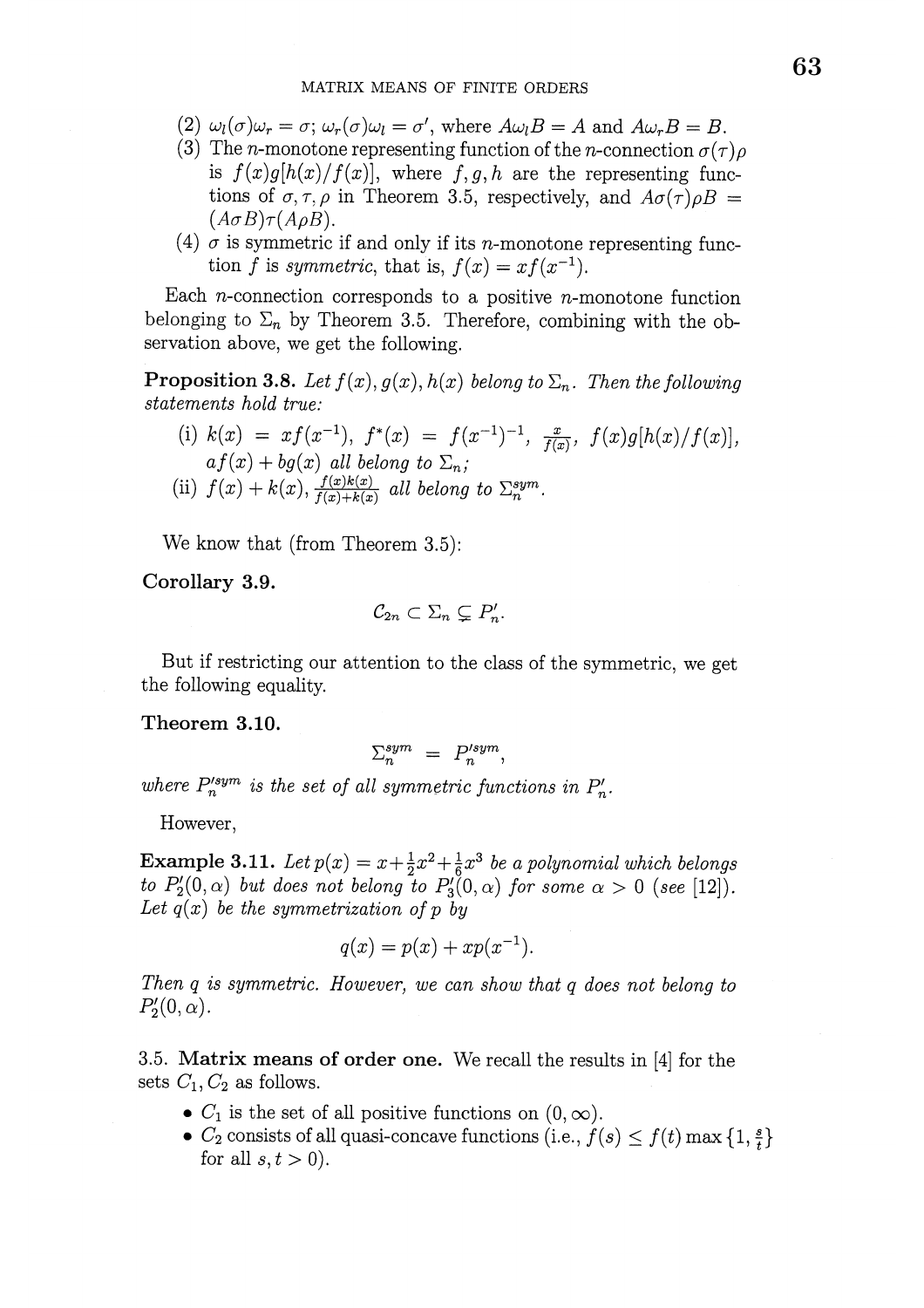For any connection  $\sigma$  of order 1, then the corresponding function f belongs to  $\mathcal{C}_2$ . Indeed, for any numbers  $0 < t \leq s$ , we have

$$
f(t) \max\{1, \frac{s}{t}\} = (1\sigma t)\frac{s}{t} = \frac{s}{t}\sigma s
$$
  
\n
$$
\geq 1\sigma s = f(s), \text{ and,}
$$
  
\n
$$
f(s) \max\{1, \frac{t}{s}\} = (1\sigma s)
$$
  
\n
$$
\geq 1\sigma t = f(t).
$$

Thus, we can characterize connections of order <sup>1</sup> completely:

a) Every connection  $\sigma$  of order one can be determined uniquely by:

$$
x\sigma y = xf(\frac{y}{x}) \quad \forall x, y > 0,
$$

where f is an interpolation function in  $C_{2}$ .

b) Every function  $f$  in  $C_{2}$  can be represented uniquely by:

 $f(x)=1\sigma x \quad \forall x>0,$ 

where  $\sigma$  is a connection of order 1.

From this result, we can easily get a functions in  $\mathcal{C}_{2}$  from the corresponding connections and vise versa. For example, the functions in  $\mathcal{C}_{2}$ which correspond to arithmetic mean, harmonic mean and the geometric mean are  $\frac{1+x}{2}$ ,  $\frac{2}{1+x}$  and  $x^{\frac{1}{2}}$ ; and any (positive) linear combination of these functions also belongs to  $\mathcal{C}_2$ .

If we take the function  $f(x)=2 \frac{x}{1+x}+(\frac{x}{1+x})^{2}\in C_{2}\backslash C_{3}$  in [4, Example 3.13], we have a connection  $\sigma_{f}$  of order 1 which is not of order 2 as follows:

$$
x \sigma_f y = x f(\frac{y}{x})
$$
  
=  $2 \frac{xy}{x+y} + \frac{xy^2}{(x+y)^2}$ 

for  $x, y \in \mathbb{R}^{+}$ .

4. TOWARD THE CONJECTURE  $\mathcal{C}_{2n}=\Sigma_{n}$ 

We know that  $\mathcal{C}_{2n}\subseteq\Sigma_{n}\subseteq P_{n}'$  and  $\mathcal{C}_{2}=\Sigma_{1}$ . Therefore, we may give a conjecture that, for any positive integer  $n$ ,

$$
\mathcal{C}_{2n} = \Sigma_n \text{ and } \Sigma_n^{sym} = \mathcal{C}_{2n}^{sym}.
$$

Even we still do not know whether  $C_{2n}=\Sigma_{n}$  or not, but they have some similar properties. In particular, the properties of the space  $\Sigma_{n}$ represented in Proposition 3.8 also hold true when we replace  $\Sigma_{n}$  by  $\mathcal{C}_{2n}$ . That is,

Proposition 4.1. The statements in Proposition 3.8 hold if we replace  $\Sigma_{n}$  by  $\mathcal{C}_{2n}$ .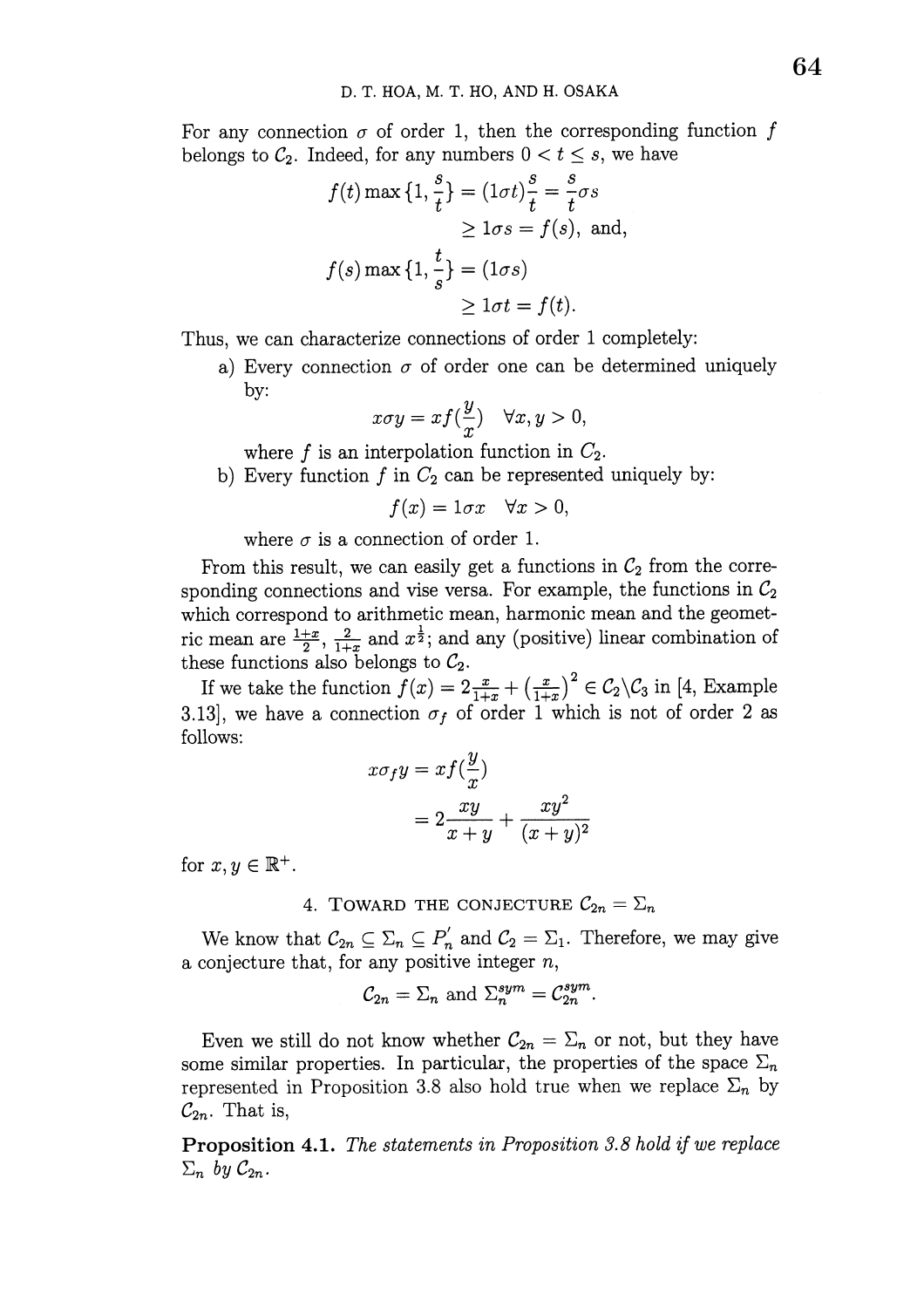Note that Proposition 4.1 still holds true in the space  $\mathcal{C}_{n}$ .

### 5. ACKNOWLEDGEMENT

The authors would like to thanks Prof. Takashi Sano who is the orgarnizer of RIMS worshop" Operator monotone functions and related topics", November 6 - 8, Kyoto, Japan for giving us the opportunity to present a talk about these results.

#### **REFERENCES**

- [1] Y. Ameur, Interpolation of Hilbert spaces, Uppsala Dissertations in Mathematics 20 (2001).
- [2] Y. Ameur, The Calderon problem for Hilbert couples, Ark. Math. 41(2003) 203- 231.
- [3] Y. Ameur, <sup>A</sup> new proof of Donoghues interpolation theorem, Journal of Function Spaces and Applications, 3 (2004).
- [4] Y. Ameur, S. Kaijser, S. Silvestrov, Interpolation class and matrix monotone functions, J. Operator Theory.  $52(2007)$  409-427.
- [5] W. N. Jr. Anderson, R. J. Duffin, Series and parallel addition of matrices, J. Math. Anal. Appl. 26(1969) 576-594.
- [6] W. F. Donoghue, The interpolation of quadratic norms, Acta Math. 118 (1967), 251270.
- [7] W. F. Donoghue, The theorems of Loewner and Pick, Israel J. Math. 4 (1966), 153170.
- [8] W. F. Donoghue, Monotone matrix function and analytic continuation, Springer 1974.
- [9] C. Foias, J. L. Lions, Sur certains theoremes d'interpolation, Acta Sci.math (Szeged). 22(1961) 269-282.
- [10] Dinh T. Hoa, T. M. Ho, H. Osaka, Interpolation classes and matrix means. Preprint.
- [11] F. Kubo, T. Ando, Means of positive linear operators, Math. Ann. 246(1980) 205-224.
- [12] F. Hansen, G. Ji, J. Tomiyama, Gaps between classes of matrix monotone  $functions,$  Bull. London Math. Soc.  $36(2004)$  53-58.
- [13] F. Hansen, G. K. Pedersen, Jensen inequality for operators and Loewner theorem, Math. Ann. 258(1982) 229-241.
- [14] K. Löwner,  $\ddot{U}$  ber monotone matrixfunktionen, Math. Z. 38(1934) 177-216.
- [15] H. Osaka, J. Tomiyama, Note on the structure of matrix monotone functions, Analysis for Sciences, Engineering and Beyond, The tribute workshop in honor of Gunnar Sparr held in Lund, May 8-9, Spring Proceedings in Mathematics, 6(2008) 319-324.
- [16] D. Petz, Monotone metric on matrix spaces, Linear Algebra Appl. 244(1996) 81-96.